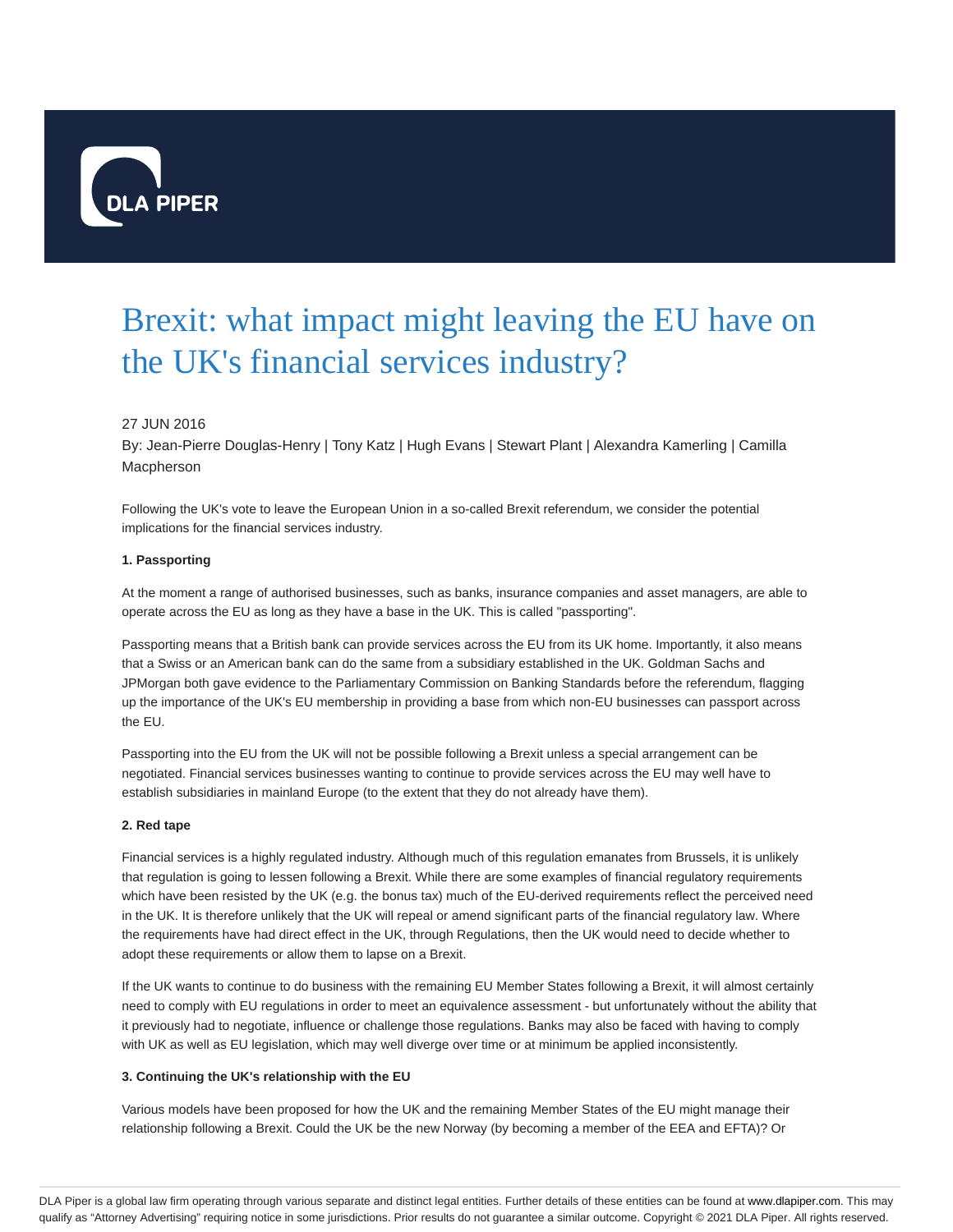Switzerland (accessing the EU by way of bilateral agreements)? Or Turkey (which has a customs union with the EU)?

No doubt plenty will be said about the advantages and disadvantages of these and other options in coming weeks and months as the alternatives are assessed in more detail. Focussing solely on the financial services perspective, however, it is only the Norway model which is appealing for the sector, but it is unlikely to be politically appealing.

Switzerland's 120+ bilateral agreements with the EU require constant renegotiation. None of these agreements allows Switzerland full access to the EU's internal market for financial services. As a result, Switzerland tends to do banking business by passporting - often from the UK.

Turkey's customs union is limited to trade in goods. It does not extend to trade in services (financial or otherwise) and is intended as a pre-cursor to EU membership, not an alternative to it.

It is likely therefore that the UK will now be looking to set up a bespoke arrangement going forward.

#### **4. Legal framework**

The UK's legal system has become tightly enmeshed with that of the EU over a period of forty years. The unravelling process is likely to be a long and expensive one. Which European legislation and regulation does the UK like or need and therefore want to keep? What should be replaced? Where are the gaps? New UK legislation might also be incompatible with EU legislation. Over time, it is almost inevitable that the two banking environments would drift apart.

There may also be an impact on contracts as time goes by. For example, contractual parties will be asking:

- Will a contractual requirement to comply with a particular piece of EU legislation still be binding following a Brexit?
- What principles of EU law will still influence English courts?
- How will a judgment from an EU Member State now be enforced in the UK?
- How will a choice of English law be interpreted if EU law was part of English law at the time the contract was made but not by the time of performance?

#### **5. Comment**

The UK's decision to leave the EU raises significant uncertainty for the financial services sector. For this sector, continued access to the single market is a priority. On the one hand, UK institutions, which are heavily reliant on the EU as the destination for UK exports of financial services, will be seeking to support and influence the UK Government in the important exit negotiations. On the other hand, these institutions will be seeking to implement their contingency plans to achieve continuity of access to the single market.

For more information on any of the issues, facts and figures in this piece, please contact the authors.

# AUTHORS



**Jean-Pierre Douglas-Henry**

Partner London | T: +44 (0)20 7349 0296 [UK Switchboard] JP.DouglasHenry@dlapiper.com



**Tony Katz** Partner

London | T: +44 (0)20 7349 0296 [UK Switchboard] tony.katz@dlapiper.com



**Hugh Evans Consultant** 

DLA Piper is a global law firm operating through various separate and distinct legal entities. Further details of these entities can be found at www.dlapiper.com. This may qualify as "Attorney Advertising" requiring notice in some jurisdictions. Prior results do not guarantee a similar outcome. Copyright © 2021 DLA Piper. All rights reserved.